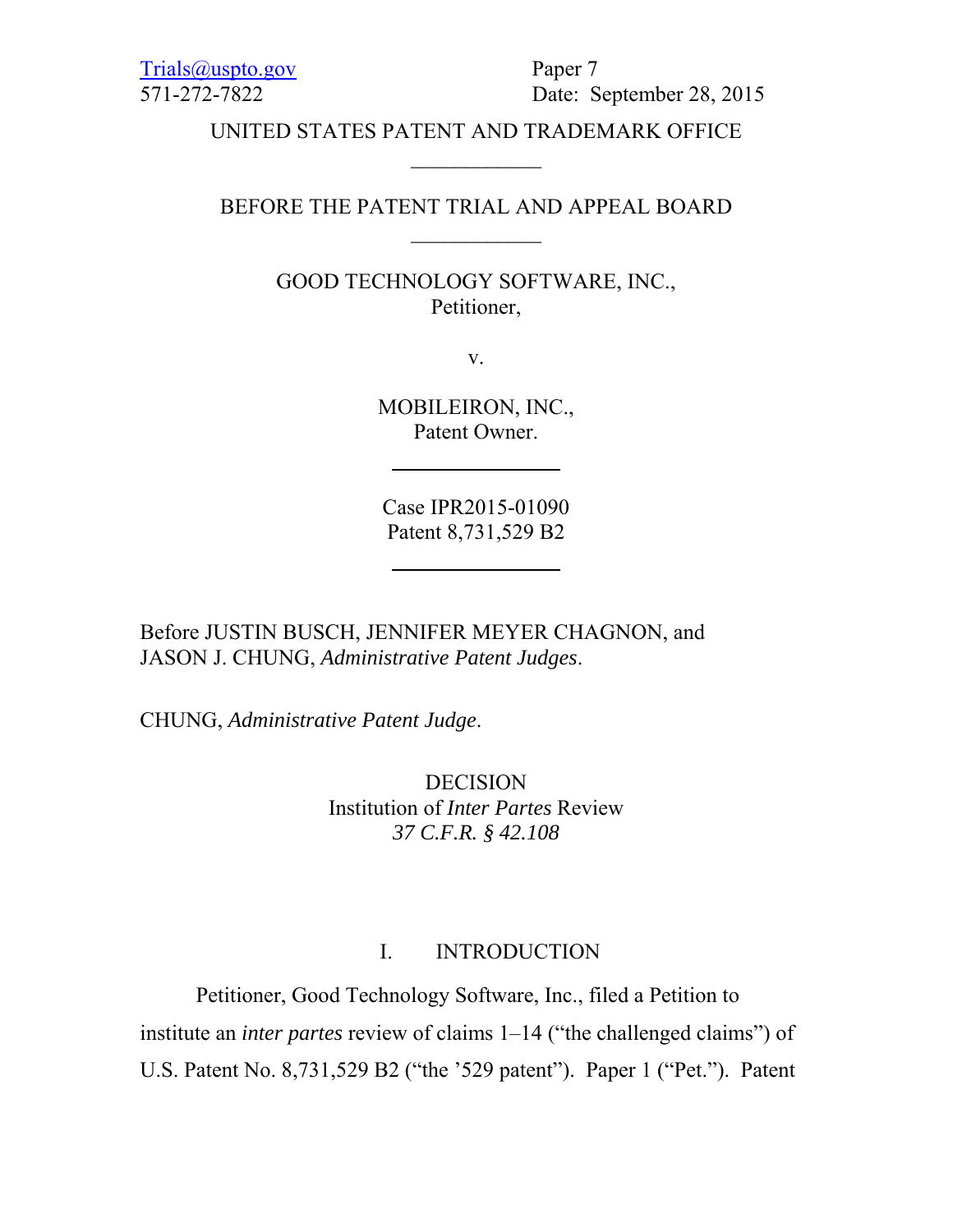Owner, MobileIron, Inc., filed a Preliminary Response pursuant to 35 U.S.C. § 313. Paper 6 ("Prelim. Resp.").

We have authority to determine whether to institute an *inter partes* review. 35 U.S.C. § 314; 37 C.F.R. § 42.4(a). Upon consideration of the Petition and the Preliminary Response, and for the reasons explained below, we determine that the information presented shows a reasonable likelihood that Petitioner would prevail with respect to claims 1, 2, 4–7, 9–12, and 14. *See* 35 U.S.C. § 314(a). Accordingly, we institute an *inter partes* review.

#### *A. Related Matters*

The '529 patent is involved in a district court proceeding, *Good Technology Corp. v. MobileIron, Inc.,* Case No. 5-12-cv-05826-PSG (N.D. Cal.). Pet. 1; Paper 5, 2.

#### *B. The Asserted Grounds*

Petitioner identifies the following as asserted grounds of unpatentability: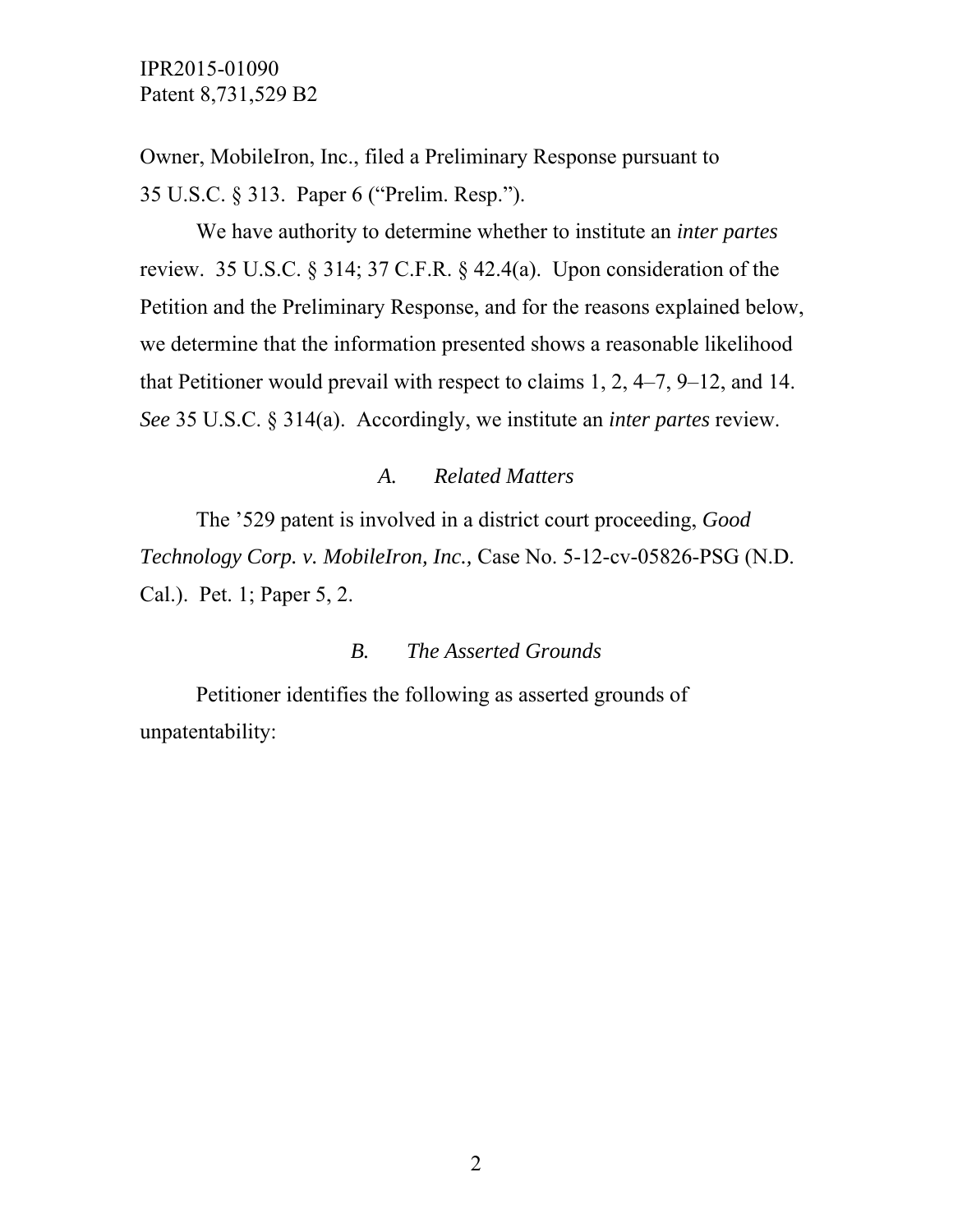| <b>Reference(s)</b>                    | <b>Basis</b> | <b>Challenged Claims</b> |
|----------------------------------------|--------------|--------------------------|
| Mehta $(Ex. 1003)^1$                   | $$102(b)^2$  | $1 - 14$                 |
| Mehta and Herschberg<br>$(Ex. 1005)^3$ | \$103(a)     | 4, 9, and 14             |
| Clare (Ex. $1004$ ) <sup>4</sup>       | \$102(b)     | $1-3$ , 5-8, and $10-13$ |
| Clare and Mehta                        | \$103(a)     | $1-3$ , 5-8, and $10-13$ |

## *C. The '529 Patent*

The claims of the '529 patent are directed to managing mobile applications on mobile devices. Ex. 1001, Abs. The '529 patent explains associating a user profile with each user using a mobile device. *Id.* at 11:31– 33, 11:44–46. The '529 patent describes a user profile that includes various user attributes. *Id.* at 11:31–33. The '529 patent further describes filtering the applications in a catalog of applications according to primary attributes within the user profile. *Id.* at 13:20–21. In response to the filtering, the '529 patent discusses returning a list of applications from the catalog of applications. *Id.* at 13:9–11, Fig. 7. The user clicks on an icon to select the application for installation on the mobile device. *Id.* at 12:56–13:1.

-

<sup>&</sup>lt;sup>1</sup> U.S. Patent Pub. No. 2002-0131404 A1, Sept. 19, 2002.

<sup>&</sup>lt;sup>2</sup> The relevant sections of the Leahy-Smith America Invents Act ("AIA"), Pub. L. No. 112-29, took effect on March 18, 2013. Because the application from which the '529 patent issued was filed before that date, our citations to Title 35 are to its pre-AIA version.

<sup>3</sup> U.S. Patent Pub. No. 2003-0022657 A1, Jan. 30, 2003.

<sup>4</sup> U.S. Patent No. 7,409,208 B1, filed Aug. 5, 2008.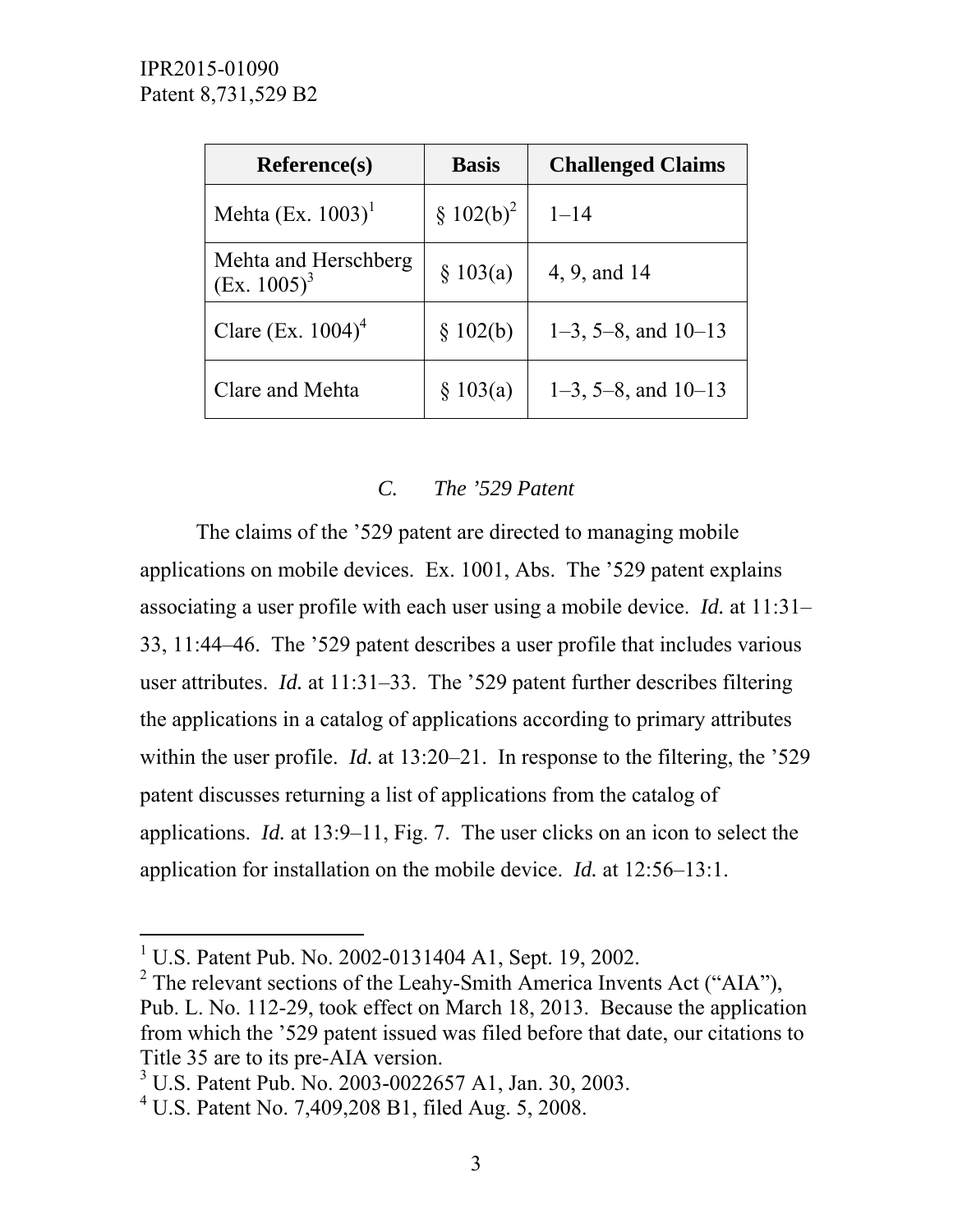## *D. The Challenged Claims*

Petitioner challenges claims 1–14. Pet. 4. Claims 1, 6, and 11 are independent. Claim 1 is illustrative and reproduced below:

1. A method, comprising:

responsive to a request for a set of applications available for installation on a mobile device, accessing a user profile associated with a user with which the request is associated;

filtering a catalog of applications based at least in part on a user attribute of the user determined based at least in part on the user profile to select a set of applications; and

returning the set of applications in response to the request;

wherein the returned set of applications is provided to an enterprise mobile device application management interface configured to display the set of applications to the user via the application management interface and to provide the ability for the user to select, via the application management interface, one or more of the displayed applications for installation on the mobile device.

## II. ANALYSIS

## *A. Claim Construction*

In an *inter partes* review, the Board construes claim terms in an unexpired patent using their broadest reasonable construction in light of the specification of the patent in which they appear. 37 C.F.R. § 42.100(b); *In re Cuozzo Speed Techs., LLC*, 793 F.3d 1268, 1275–79 (Fed. Cir. 2015). The claim language should be read in light of the specification as it would be interpreted by one of ordinary skill in the art. *In re Am. Acad. of Sci. Tech. Ctr.*, 367 F.3d 1359, 1364 (Fed. Cir. 2004). The Office must apply the broadest reasonable meaning to the claim language, taking into account any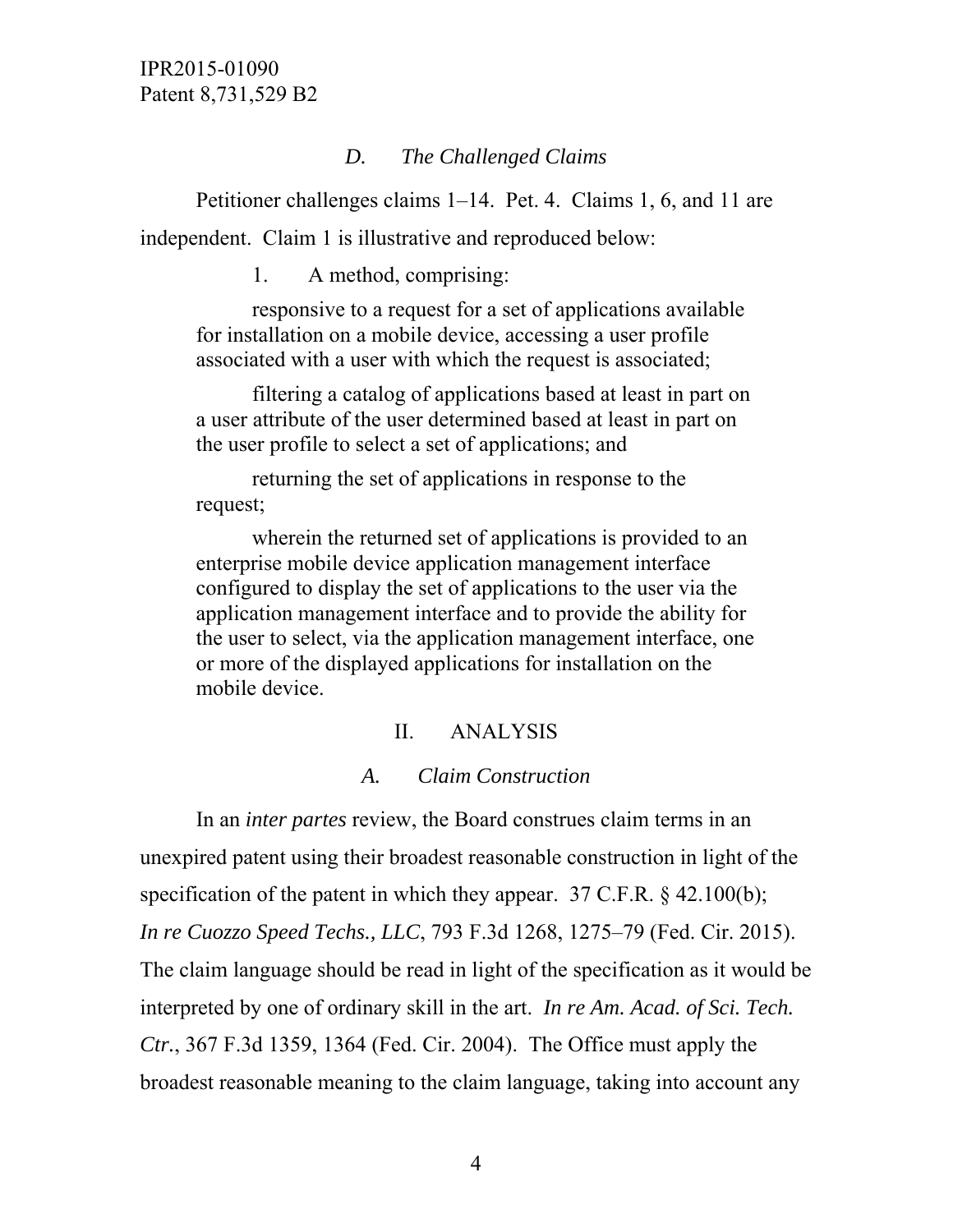definitions presented in the specification. *Id*. (citing *In re Bass*, 314 F.3d 575, 577 (Fed. Cir. 2002)). The "ordinary and customary meaning" is that which the term would have to a person of ordinary skill in the art in question. *In re Translogic Tech., Inc*., 504 F.3d 1249, 1257 (Fed. Cir. 2007).

Petitioner proposes an express construction for "policy." Pet. 10–11. Patent Owner argues that "policy" should be given its plain and ordinary meaning. Prelim. Resp. 6–9. "Policy" is recited in independent claim 6.

| <b>Term</b> | <b>Petitioner's Proposed</b><br><b>Construction</b>                                                                                      | <b>Patent Owner's</b><br><b>Proposed</b> |
|-------------|------------------------------------------------------------------------------------------------------------------------------------------|------------------------------------------|
|             |                                                                                                                                          | <b>Construction</b>                      |
| "Policy"    | "A rule that may be used<br>to filter an application<br>catalog based on one or<br>more attributes of a user<br>and/or a user's device." | Plain and ordinary<br>meaning            |

The parties proposed constructions are summarized as follows:

Upon review of the claims and specification of the '529 patent, we preliminarily ascribe the plain and ordinary meaning to "policy" because Petitioner's construction is too narrow. Specifically, Petitioner's "policy" construction is redundant to other phrases recited in claim 6. For purposes of this decision, we need not, and therefore do not, provide an explicit construction of "policy."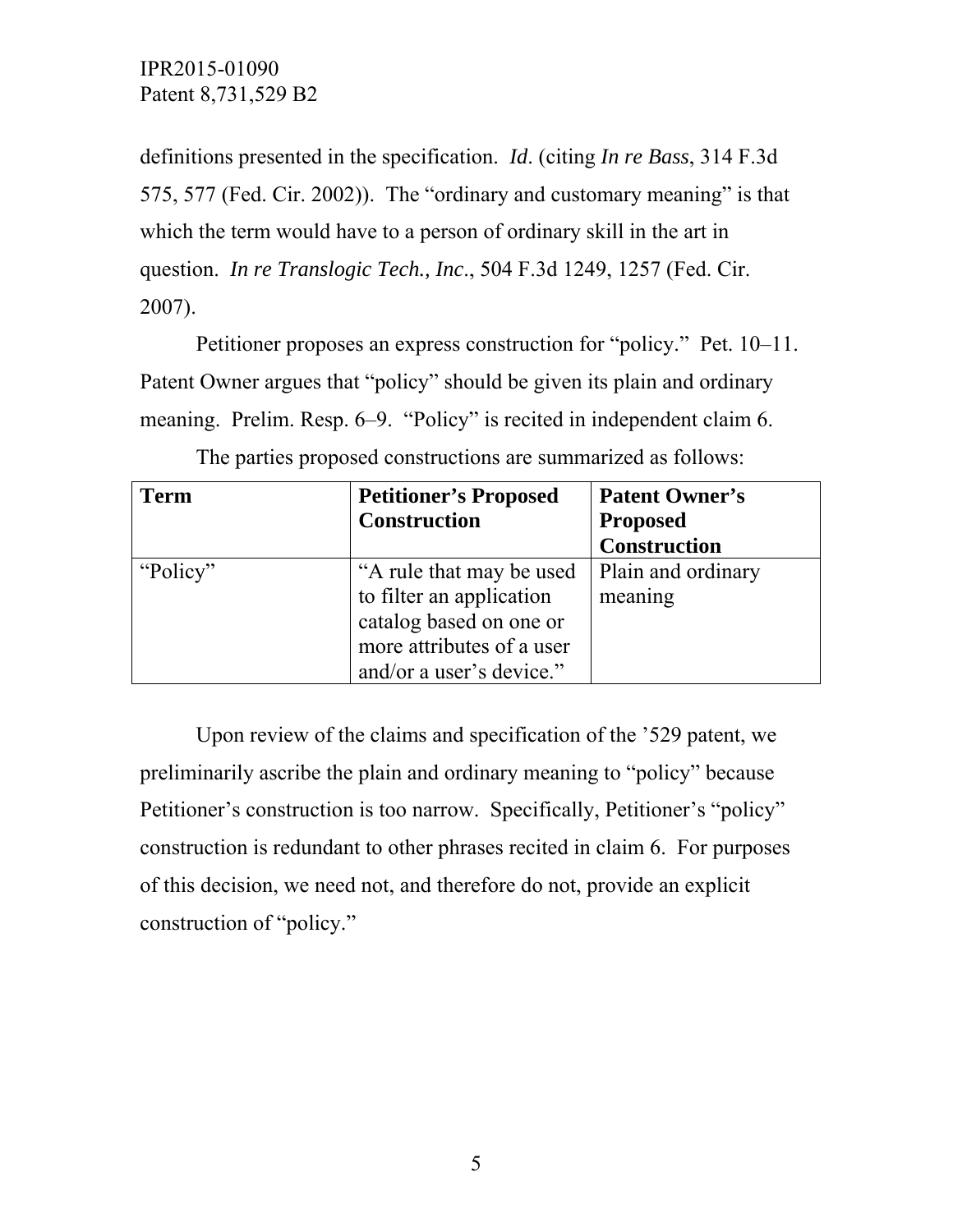## *B. Obviousness of Claims 1–3, 5–8, and 10–13 in view of Clare and Mehta*

#### *1. Clare (Ex. 1004)*

Clare describes providing users with a personalized catalog of applications that are available for downloading. Ex. 1004, Abs. In addition, Clare discusses establishing user specific preferences and storing the resultant user preferences in a database. *Id.* When a user operates their mobile device to download applications, the system filters the listings of available applications according to the user's preferences within the user's profile. *Id.* As a result, the user can quickly browse the catalog of available applications for selecting and downloading applications. *Id.*

#### *2. Mehta (Ex. 1003)*

Mehta discusses downloading applications to a mobile device. Ex. 1003, Abs. Further, Mehta describes a subscriber profile may include user attributes such as the subscriber's "levels of service." *Id.* ¶ 84. A Mobile Application System analyzes the subscriber profile, a device profile, and an application profile to filter applications and provides a list of the filtered applications. *Id.* ¶ 67; Fig. 4. The subscriber may select one of the applications from the list to download and install on the mobile device using the Handset Administration Console. *Id.* ¶ 63.

#### *3. The Parties' Contentions for Claims 1, 2, 5–7, and 10–12*

Petitioner asserts that the subject matter of claims 1, 2, 5–7, and 10– 12 would have been obvious in view of Clare and Mehta under 35 U.S.C. § 103(a). Pet. 57–60. Petitioner provides a limitation-by-limitation analysis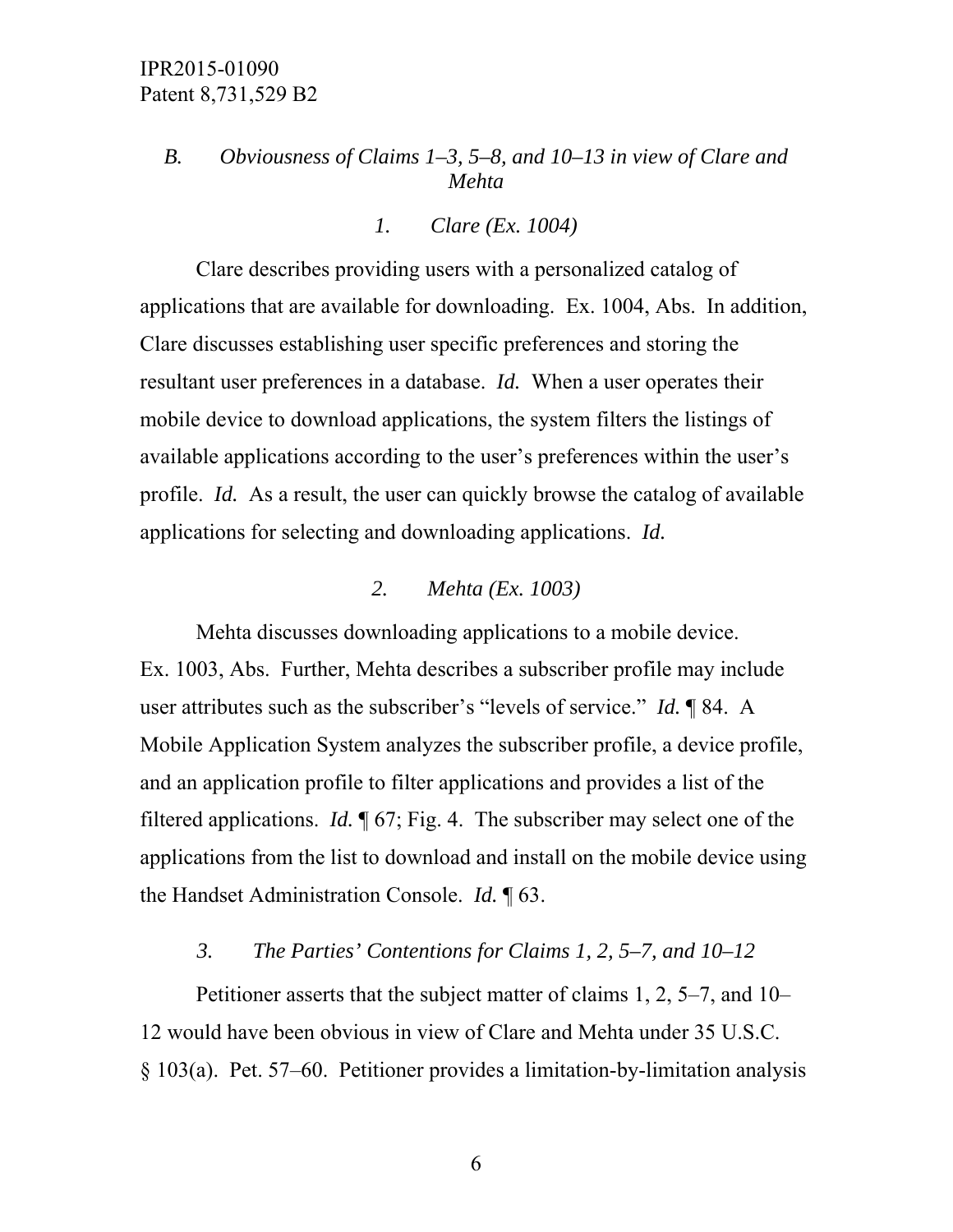of where each limitation of claims 1, 2, 5–7, and 10–12 is allegedly taught in Clare and Mehta. *Id.*

The present record supports the contention that Clare and Mehta teach a request for a set of applications for installation on a mobile device and filtering a catalog of applications based on a user attribute within a user profile to select a set of applications as required in claims 1, 6, and 11. Pet. 16–28, 43–52; Ex. 1003 (multiple paragraphs and figures cited in petition); Ex. 1004 (multiple paragraphs and figures cited in petition). The present record also supports the contention that Clare and Mehta teach displaying the set of applications to the user via an application management interface and the user selecting one or more of the displayed applications for installation on the mobile device as required in claims 1, 6, and 11. Pet. 16– 28, 43–52; Ex. 1003 (multiple paragraphs and figures cited in petition); Ex. 1004 (multiple paragraphs and figures cited in petition).

Petitioner relies on Clare's user creating a user profile and storing the user profile on a database to meet the limitations of claims 2, 7, and 12. Pet. 52–53; Ex. 1004 (multiple paragraphs and figures cited in petition). Petitioner relies on Clare's filtering and providing programs that are compatible with a particular model of mobile station 5 to meet the limitations of claims 5 and 10. Pet. 55–56; Ex. 1004, 13:44–46.

Petitioner also relies on Mehta's interrogating a data repository to access a subscriber profile that corresponds to a requesting subscriber to meet the limitations of "user directory store" as recited in claims 2, 7, and 12. Pet. 29–30; Ex. 1003 ¶¶ 72–73, 108. Petitioner relies on Mehta's filtering and providing programs that are compatible with a device profile using a model identifier of a mobile station to meet the limitation of "mobile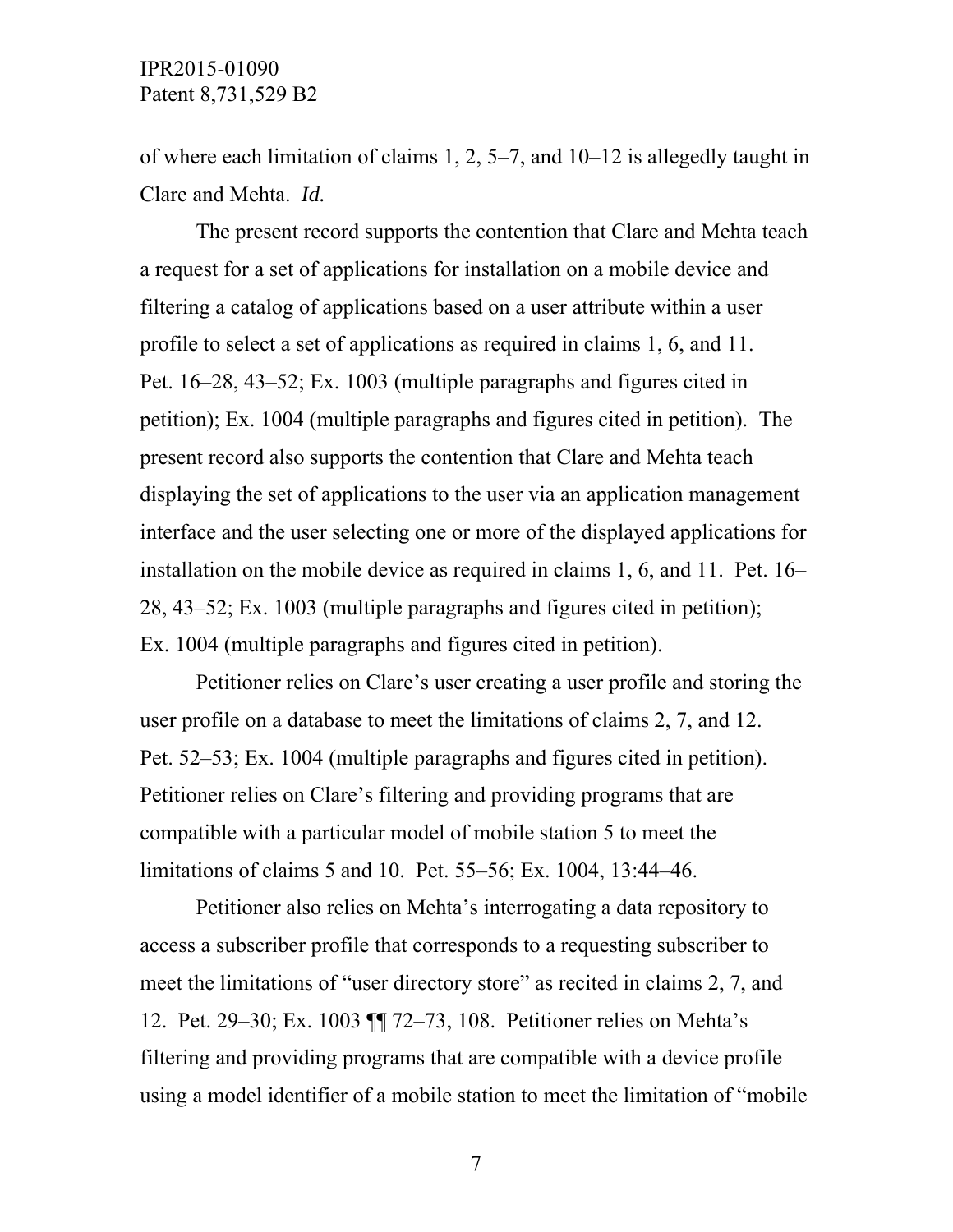device profile that comprises one or more of a model identifier" as recited in claims 5 and 10. Pet. 32–34; Ex. 1003 (multiple paragraphs and figures cited in petition).

Patent Owner contends Petitioner's asserted rationale for combining Clare and Mehta is deficient. We begin with Petitioner's contentions regarding the rationale for combining the references, followed by a discussion of Patent Owner's contentions.

Petitioner concludes that one of ordinary skill in the art would recognize combining Clare's downloading of mobile applications based on user attributes within a user profile and Mehta's analogous downloading and installation of mobile applications based on user attributes within a user profile, creates "predictable variations" of two individual systems to modify the software of one system to implement the related functions of the other system. Pet. 57–60; Ex. 1006 (Declaration of Dr. Robert Akl) (multiple paragraphs cited in petition).

Patent Owner argues that there is no motivation to combine Clare and Mehta because Petitioner fails to point to any disclosure in Clare and Mehta that would support extending one with the other. Prelim. Resp. 33–34. We disagree with Patent Owner because "[t]he combination of familiar elements according to known methods is likely to be obvious when it does no more than yield predictable results." *KSR Int'l Co. v. Teleflex Inc.*, 550 U.S. 398, 416 (2007). In addition, "[i]f a person of ordinary skill can implement a predictable variation, § 103 likely bars its patentability." *Id.* at 417.

Patent Owner further argues Petitioner has not established that Clare teaches "filtering a catalog of applications based at least in part on a user attribute of the user determined based at least in part on the user profile to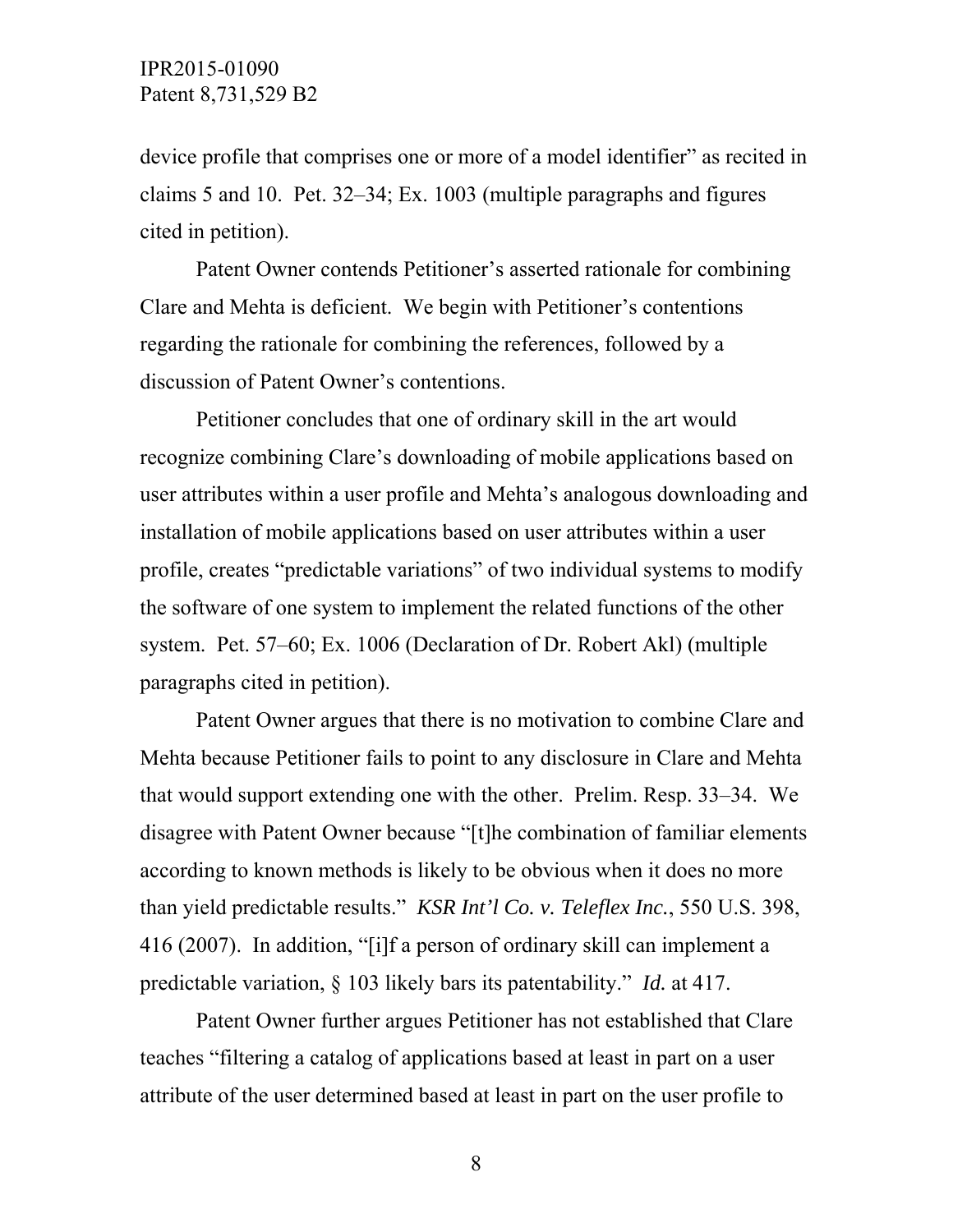select a set of applications" as recited in claim 1 (and similarly recited in claims 6 and 11) because Clare merely teaches filtering the applications based on user entered selection criteria. Prelim. Resp. 27–31.

We disagree with Patent Owner because Clare teaches if a user has a profile, the server filters and organizes the applications according to one or more preferences (e.g., the claimed user attribute) defined by the profile (e.g., the claimed attribute being determined based at least in part on the user profile). Pet. 46; Ex. 1004, 11:17–20.

Patent Owner contends Petitioner has not established that Mehta teaches "installation" as recited in claims 1, 6, and 11 because Mehta merely teaches downloading rather than installation. Prelim Resp. 19–22. We disagree with Patent Owner because Mehta explicitly teaches "installation" of applications on the subscriber's wireless device. Pet. 25; Ex. 1003 ¶ 63.

We have reviewed the proposed ground of obviousness over Clare and Mehta against claims 1, 2, 5–7, and 10–12 and we are persuaded, at this juncture of the proceeding, that Petitioner has established a reasonable likelihood of prevailing in its challenge to claims 1, 2, 5–7, and 10–12 on this ground.

#### *4. The Parties' Contentions for Claims 3, 8, and 13*

Petitioner also asserts that the subject matter of claims 3, 8, and 13 would have been obvious in view of Clare and Mehta under 35 U.S.C. § 103(a). Pet. 57–60. Petitioner provides a limitation-by-limitation analysis of where each limitation of claims 3, 8, and 13 is allegedly taught in Clare and Mehta. *Id.*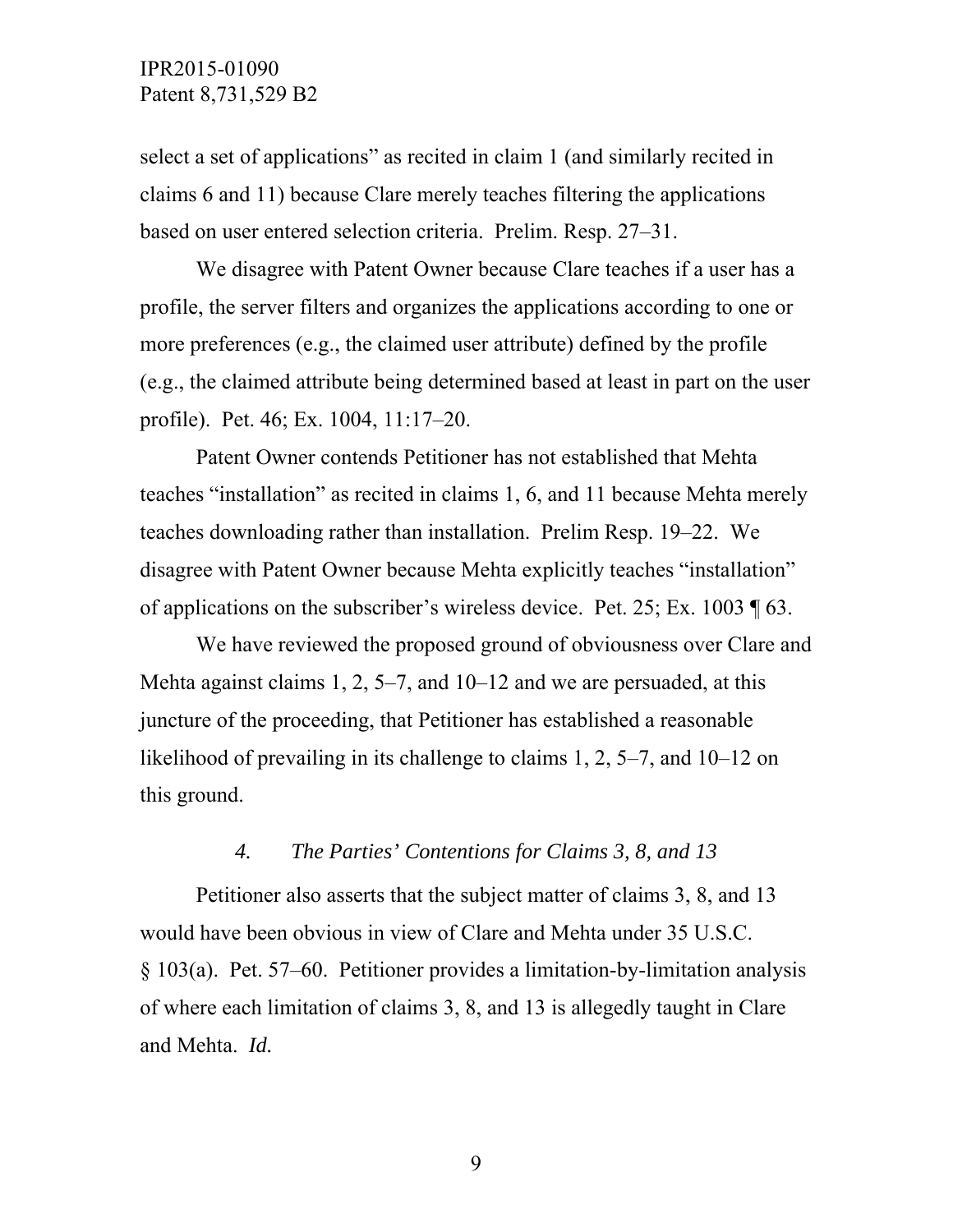Patent Owner disputes Petitioner has not established that Clare teaches the limitation "the user profile comprises . . . and . . . the catalog of applications is filtered based at least in part on . . . enterprise group identifiers" (the "enterprise group identifiers limitation") because Clare's group identifiers are preference groups, rather than user groups. Prelim. Resp. 31–33. Petitioner refers to Clare's storing a user profile in a database and that the user profile may comprise group attributes to argue that Clare teaches the enterprise group identifiers limitation. Pet. 53–55; Ex. 1004, 13:5–7, Fig. 3. Moreover, Petitioner alleges the discussion in Clare of Qualcomm using a binary runtime environment for wireless teaches associating a software compatibility attribute with a company or enterprise. Pet. 54–55; Ex. 1004, 1:45–48. We agree with Patent Owner.

A cited portion of Clare relied upon by Petitioner teaches group identifiers, but fails to teach the enterprise group identifiers limitation because it does not filter the catalog of applications based on the identifiers. Pet. 53–55; Ex. 1004, 13:5–7, Fig. 3. The background section of Clare, to which Petitioner points for the discussion of Qualcomm using a binary runtime environment for wireless as teaching attributes being associated with an enterprise, is an entirely different section of Clare. Pet. 54–55; Ex. 1004, 1:45–48. We are not persuaded that Petitioner's combination of the discussion of runtime environments in the background section with the later disclosure of user profiles and group identifiers, which may be used to filter the catalog of applications, meets the enterprise group identifiers limitation. Even if Petitioner's combination of two different sections of Clare were proper, which it is not, the mere statement in Clare that "Qualcomm products, *for example*, utilize the binary runtime environment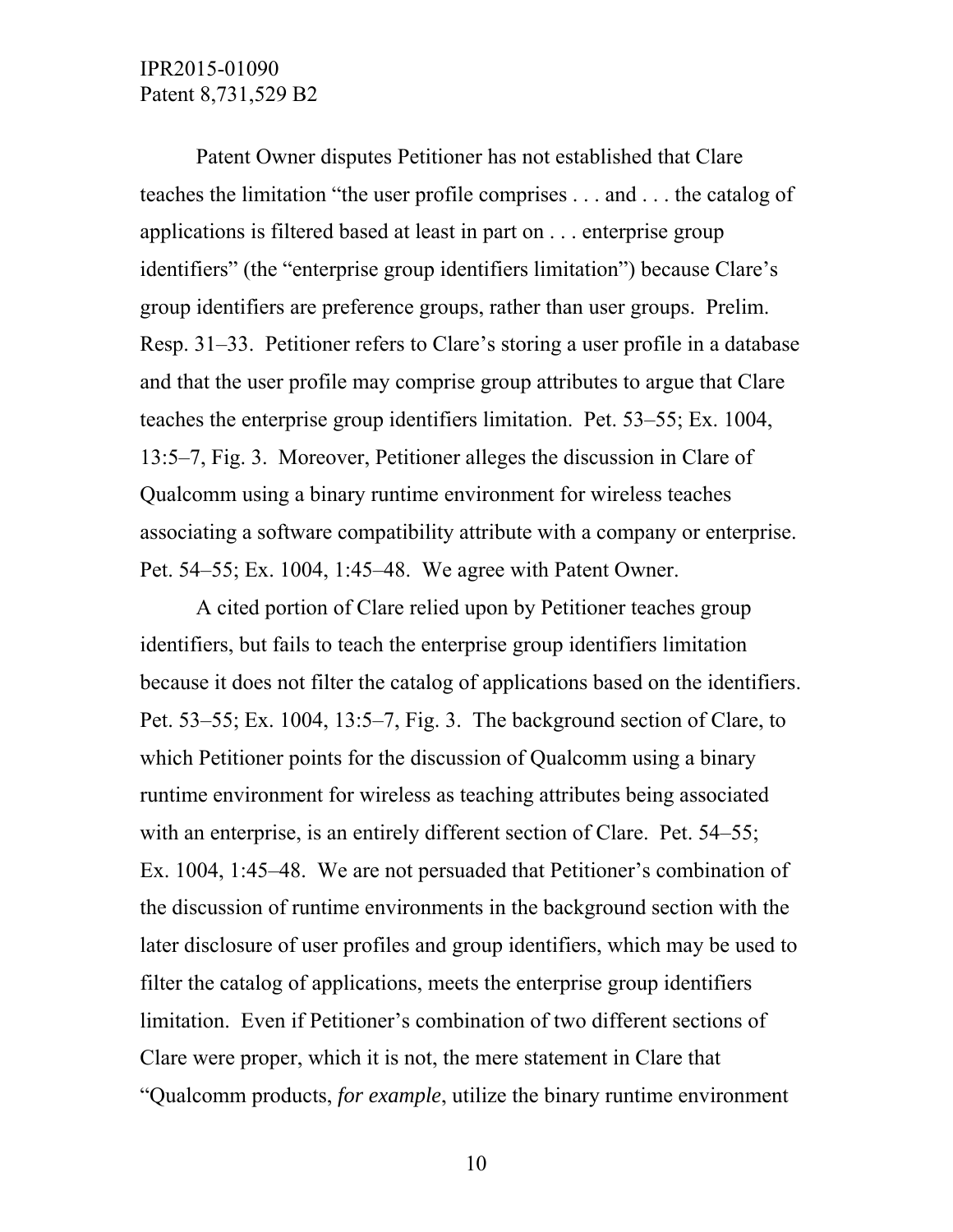for wireless" (emphasis added) fails to teach or suggest "*enterprise* group identifiers" because other companies could still use binary runtime environment products, such that no particular enterprise is necessarily identified by its use of this particular runtime environment. Ex. 1004, 1:45– 48.

Patent Owner also contends that Petitioner has not established Mehta teaches the enterprise group identifiers limitation because Mehta fails to teach filtering a catalog of applications based on such an enterprise group identifier, as recited in the claims. Prelim. Resp. 22–25. Petitioner argues Mehta's subscriber's "service plan," "subscriber group," and an enterprise such as a bank negotiating with the carrier to setup a service in which the enterprise's customers can download the enterprise's applications teaches the enterprise group identifiers limitation. Pet. 30–31; Ex. 1003 ¶¶ 84, 109, 125. We agree with Patent Owner.

The cited portions of Mehta relied upon by Petitioner teach a "service plan" and "subscriber group" and reference Figure 17 as illustrating the application of the subscriber group. Ex. 1003 ¶¶ 84, 109 (citing Fig. 17). Figure 17 of Mehta illustrates a flow diagram, wherein a subscriber requests an application for download (step 1705) to determine if the subscriber group authorizes downloading the requested application (step 1706). In addition, Petitioner cites to paragraph 125 of Mehta, which discusses separate subject matter from paragraphs 84 and 109 of Mehta and does not even refer to "service plans" or "subscriber groups." *See* Prelim. Resp. 24. Thus, the cited portions of Mehta do not teach or suggest the applications are "filtered based at least in part on . . . enterprise group identifiers."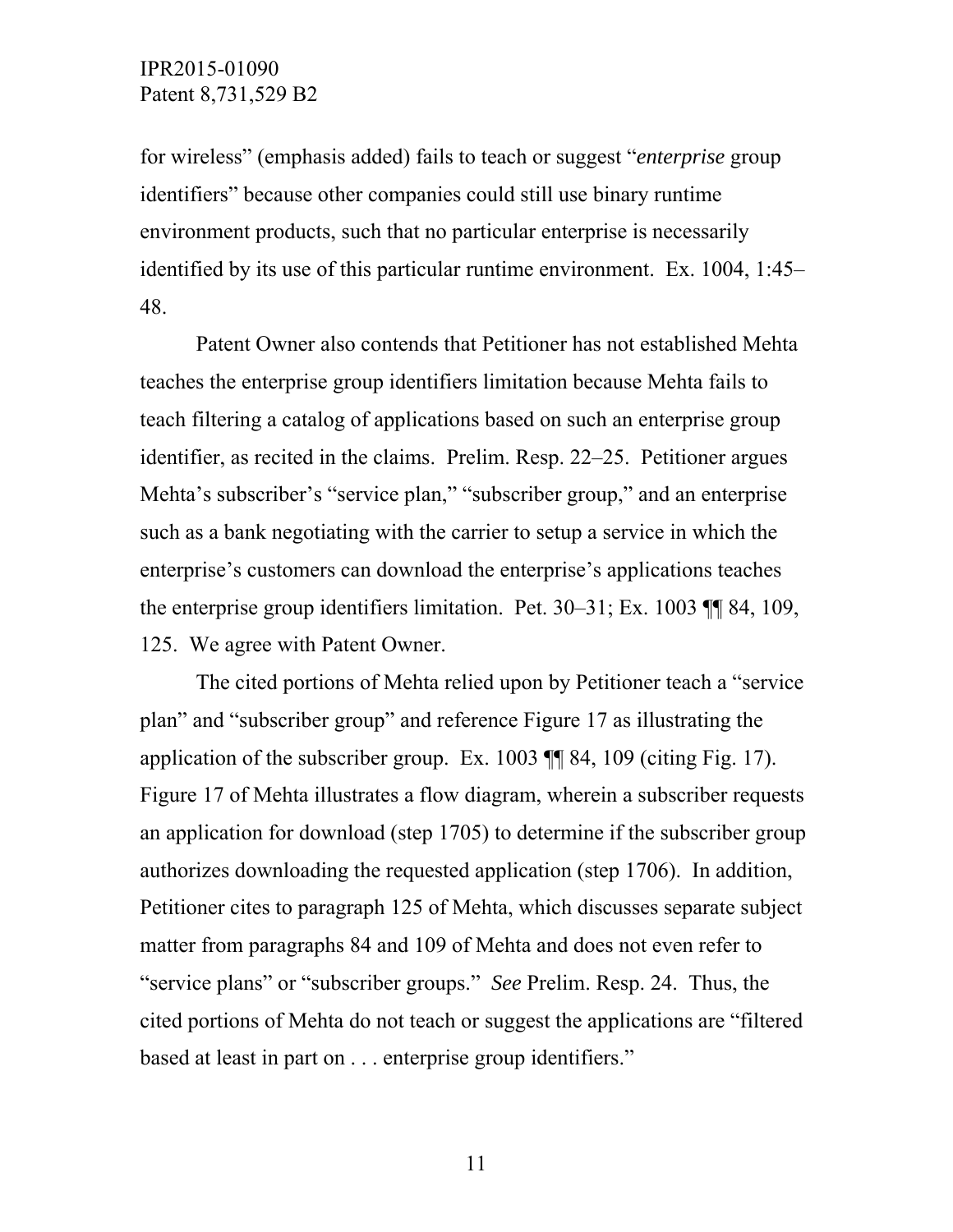Patent Owner contends also that Petitioner has not established Mehta teaches the alternate limitation that applications are "filtered based at least in part on . . . the role [of a user]" because a trial user does not fall under the broadest reasonable interpretation of "role." Prelim. Resp. 25. Petitioner argues Mehta's "subscriber group" defines "roles" because the system allows certain subscribers to use an application on a subscription basis or trial basis, and does not allow others to use the application. Pet. 31; Ex. 1003 ¶ 147. We agree with Patent Owner.

Because the Specification of the '529 patent does not define "role," we construe role according to its ordinary meaning as "a function or part performed especially in a particular operation or process." Merriam-Webster's Collegiate Dictionary 1012 ( $10^{th}$  ed. 1999). The cited portions of Mehta relied upon by Petitioner teach allowing certain subscribers to use an application on a subscription basis or trial basis, and not allowing others to use the application. We are not persuaded the cited portions of Mehta relied upon by Petitioner teach or suggest "the user profile comprises . . . a role" because a user with a certain type of subscription does not fall under the broadest *reasonable* interpretation of "role."

We have reviewed the proposed ground of obviousness in view of Clare and Mehta against claims 3, 8, and 13, and we are not persuaded that Petitioner has established a reasonable likelihood that Petitioner would prevail in its challenge to claims 3, 8, and 13 on this ground.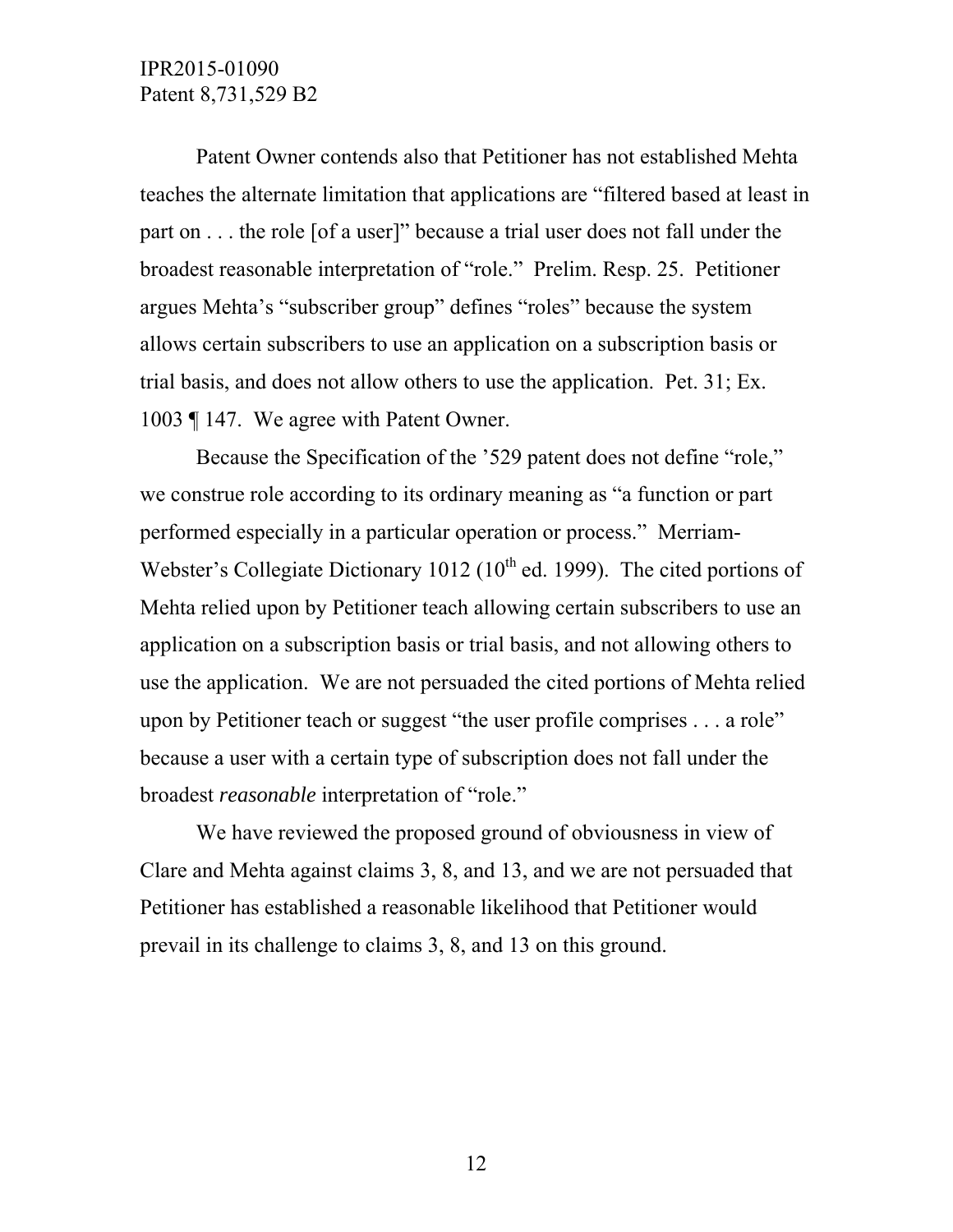# *C. Obviousness of Claims 4, 9, and 14 in view of Mehta and Herschberg*

## *1. Herschberg (Ex. 1005)*

Herschberg discusses managing application provisioning to wireless devices. Ex. 1005, Abs. An administrative manager assigns certain applications as "required applications" for downloading to a particular user's device. *Id.* ¶¶ 88–89. In addition, Herschberg discusses notifying the user of a required application upgrade. *Id.* ¶ 150.

#### *2. Petitioner's Mapping of Mehta and Herschberg*

Petitioner relies on Mehta's default applications, system defined applications, and notifying the subscriber of an application update to meet the limitations of claims 4, 9, and 14. Pet. 31–32; Ex. 1003 ¶¶ 67, 110, 113; Fig. 4. Petitioner also relies on Herschberg's downloading required applications upgrades and notifying the users of the upgrades to meet the limitations of claims 4, 9, and 14. Pet. 37–40; Ex. 1005 ¶¶ 87–89, 150.

Petitioner concludes that one of ordinary skill in the art would have combined Mehta's downloading and installation of mobile applications based on user attributes within a user profile with Herschberg's downloading required application upgrades and notifying the user of the upgrades to provide additional ways of identifying applications and notifying users of the same. Pet. 39–40; Ex. 1006 (multiple paragraphs cited in petition). Patent Owner does not make arguments, at this time, regarding the merits of this ground of unpatentability against challenged claims 4, 9, and 14.

We have reviewed the proposed ground of obviousness over Mehta and Herschberg against claims 4, 9, and 14 and we are persuaded, at this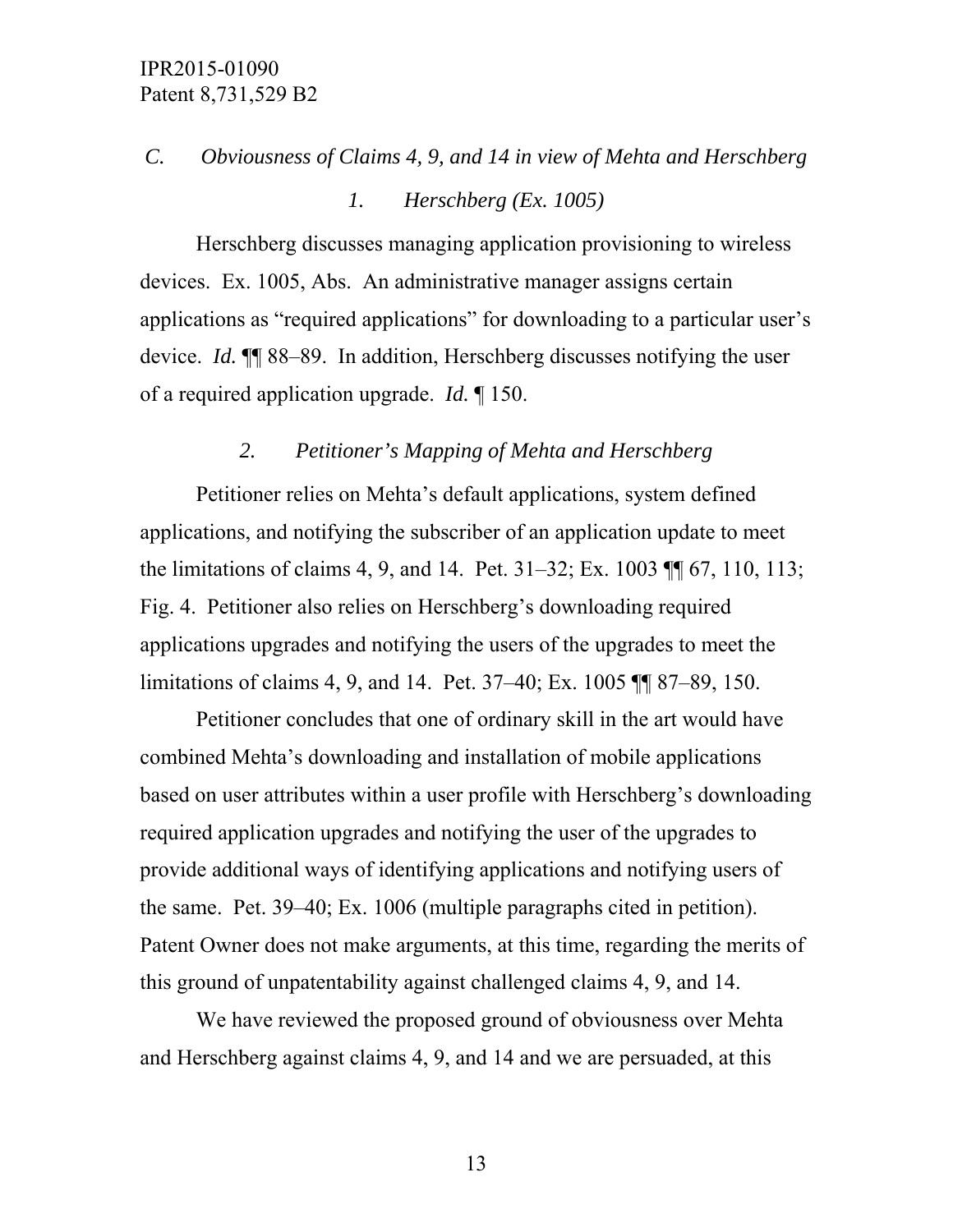juncture of the proceeding, that Petitioner has established a reasonable likelihood of prevailing in its challenge to claims 4, 9, and 14 on this ground.

#### *D. Anticipation of Claims 1–3, 5–8, and 10–13 by Clare*

Petitioner asserts that claims 1–3, 5–8, and 10–13 are anticipated by Clare. Pet. 41–57.

Independent claims 1, 6, and 11 recite "installation." Petitioner argues that Clare's software downloading discloses "installation." Pet. 41– 52; Ex. 1004 (multiple columns and figures cited in petition). However, Clare merely discloses downloading and executing an application, rather than installing an application, and neither the Petition nor Dr. Robert Akl's Declaration address this deficiency. Pet. 41–52; Ex. 1004 (multiple columns and figures merely disclose downloading); Ex. 1006 ¶¶ 172, 192–194. Moreover, downloading and executing an application does not necessarily imply installation of an application.

We have reviewed the proposed ground of anticipation by Clare against claims 1–3, 5–8, and 10–13, and we are not persuaded that Petitioner has established a reasonable likelihood that Petitioner would prevail in its challenge to claims 1–3, 5–8, and 10–13 on this ground.

#### *E. Patent Owner's Additional Arguments for Denying the Petition*

We have considered Patent Owner's arguments that the Petition was filed for improper purposes and should be denied because: Petitioner is harassing Patent Owner; Petitioner is adding negotiating leverage; and Petitioner is attempting to circumvent a 35 U.S.C. § 315(b) time bar to challenging the parent of the '529 patent (U.S. Patent No. 8,359,016). Prelim. Resp. 9–10. We disagree with Patent Owner, and decline to exercise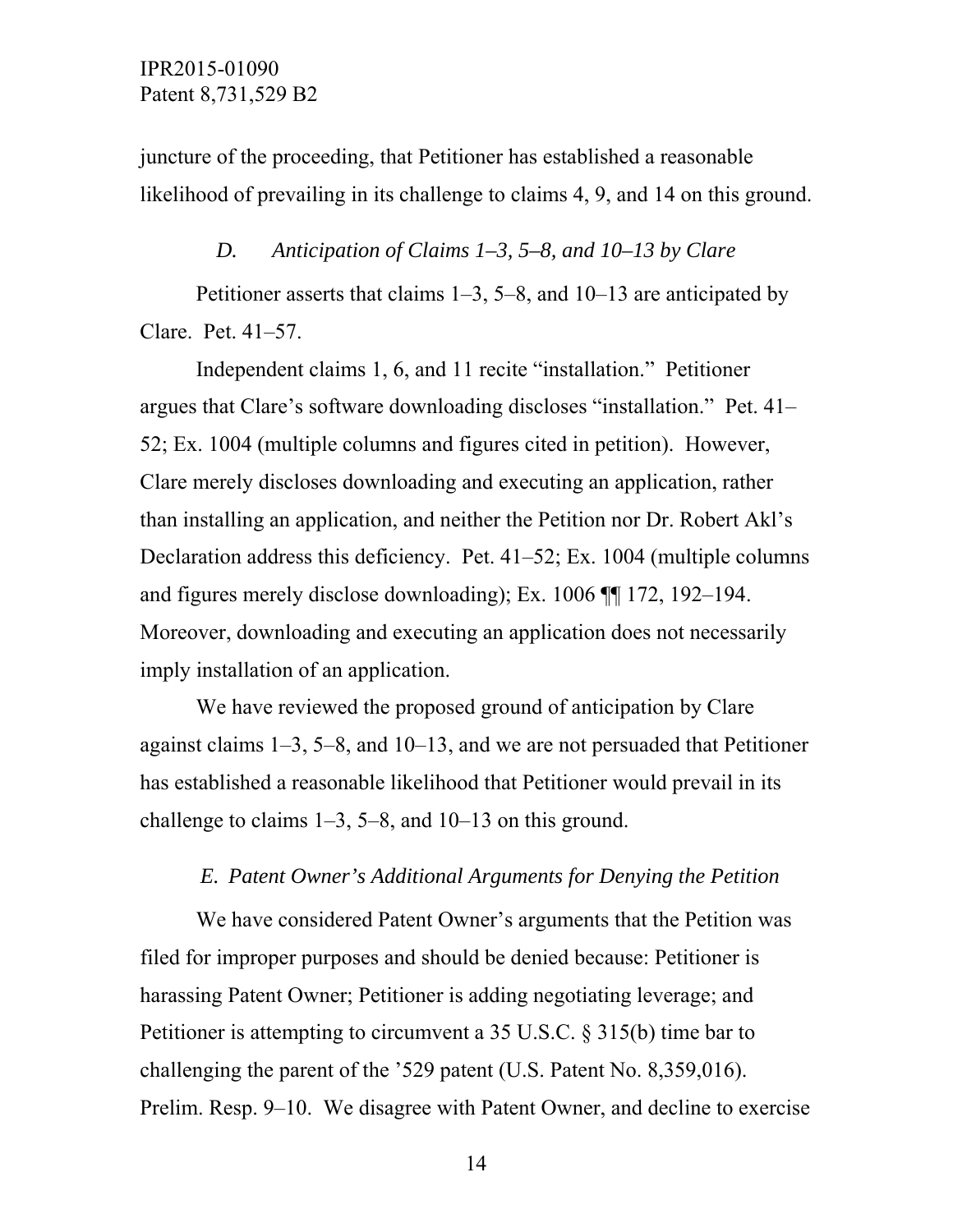our discretion to deny the present Petition on these grounds. Nothing in 35 U.S.C. §§ 311–319 or 37 C.F.R. § 42.101 prevents Petitioner from filing this petition for *inter partes* review. Unlike in covered business method patent review, a Petitioner for *inter partes* review is not required to have been sued for or charged with infringement in order to file a petition. *Compare* 37 C.F.R. § 42.101, *with* 37 C.F.R. § 42.302. In addition, a 35 U.S.C. § 315(b) time bar to challenging the parent '016 patent does not prevent Petitioner from filing a petition challenging the '529 patent, because the '529 patent is a different patent than the parent '016 patent.

We also have considered Patent Owner's argument that the Petition should be denied under 35 U.S.C. § 325(d) because Petitioner's references and invalidity arguments were previously presented to the Patent Office. Prelim. Resp. 10–12. Although 35 U.S.C. § 325(d) *permits* the Board to reject a petition merely for the reason that the same or substantially the same prior art or arguments were considered previously in another proceeding before the Office, it does not *require* the Board to do so. In this case, we decline to exercise our discretion to reject the Petition under 35 U.S.C.  $§$  325(d).

#### *F. Remaining Grounds Challenging the Claims of the '529 Patent*

Pursuant to 35 U.S.C. § 316(b), rules for *inter partes* proceedings were promulgated to take into account the "regulation on the economy, the integrity of the patent system, the efficient administration of the Office, and the ability of the Office to timely complete proceedings." The promulgated rules provide that they are to "be construed to secure the just, speedy, and inexpensive resolution of every proceeding." 37 C.F.R. § 42.1(b). As a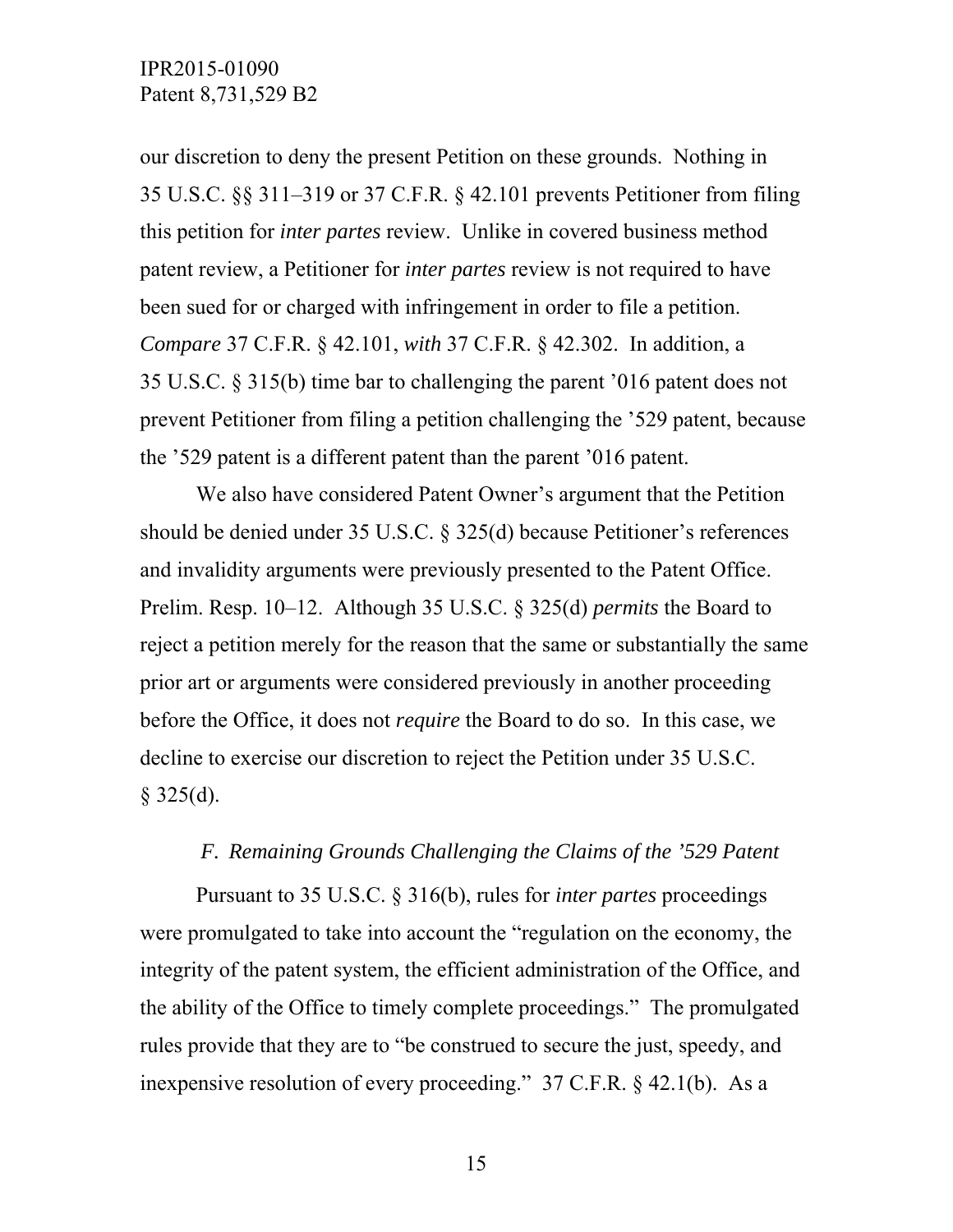result, and in determining whether to institute an *inter partes* review of a patent, the Board, in its discretion, may "deny some or all grounds for unpatentability for some or all of the challenged claims." 37 C.F.R.  $§$  42.108(b).

We have considered Patent Owner's arguments that the Petition improperly presents vertically and horizontally redundant grounds, and as such, the Board only should consider one challenge. Prelim. Resp. 12–14. Based on the record before us, Patent Owner's arguments are moot, as we exercise our discretion and decline to institute review based on any of the other asserted grounds advanced by Petitioner that are not identified below as being part of the trial. *See*, *e.g.,* Pet. 4; 37 C.F.R. § 42.108(a).

#### III. CONCLUSION

For the foregoing reasons, based on the information presented in the Petition and the Preliminary Response, we are persuaded that there is a reasonable likelihood that Petitioner would prevail in showing the unpatentability of claims 1, 2, 4–7, 9–12, and 14 of the '529 patent. We are not persuaded, however, that there is a reasonable likelihood that Petitioner would prevail in showing the unpatentability of claims 3, 8, and 13 of the '529 patent.

At this stage of the proceeding, we have not made a final determination on the patentability of the challenged claims.

#### IV. ORDER

Accordingly, it is

ORDERED that, pursuant to 35 U.S.C. § 314, an *inter partes* review of U.S. Patent No. 8,731,529 B2 is hereby instituted on the grounds that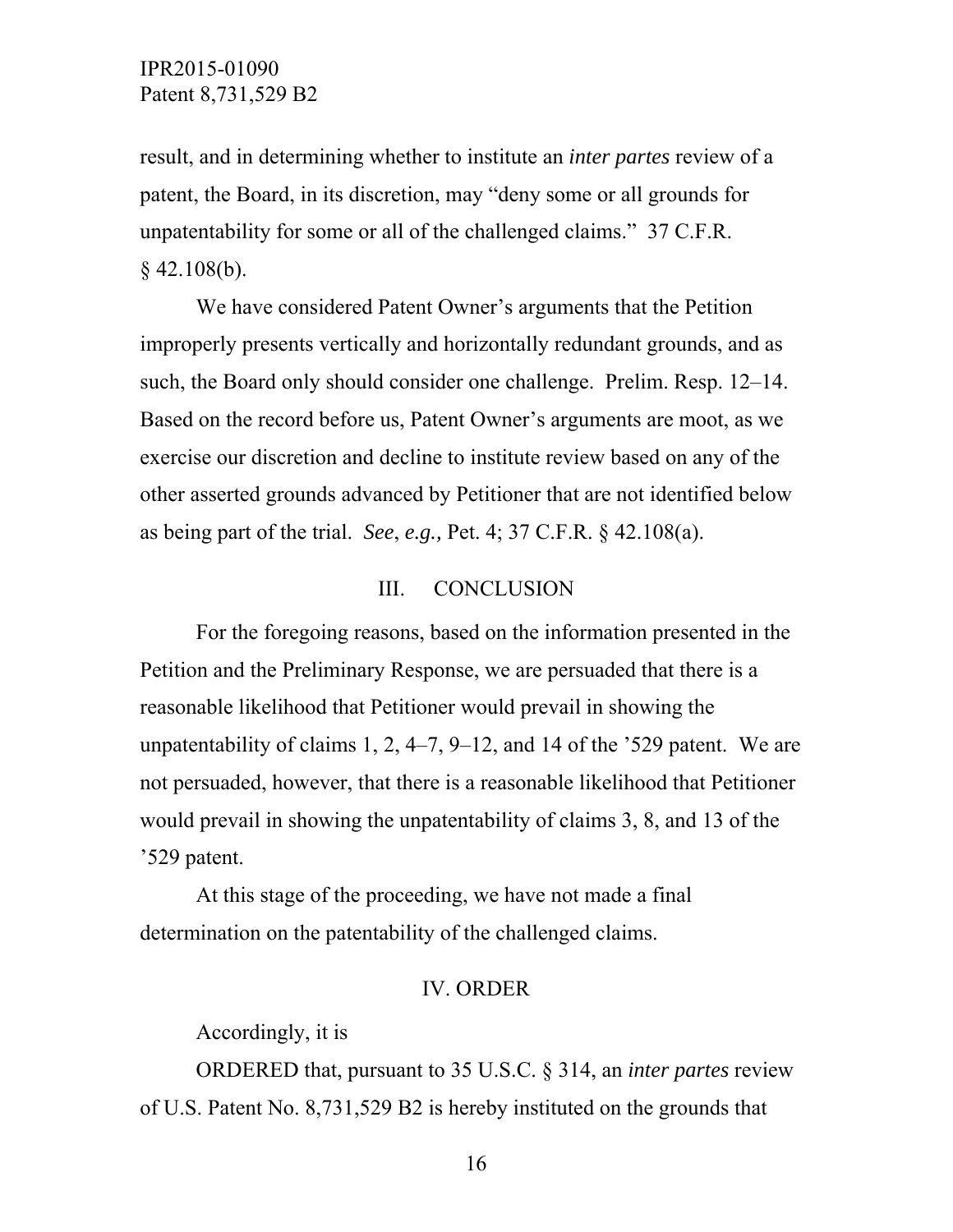claims 1, 2, 5–7, and 10–12 are asserted to be unpatentable under 35 U.S.C. § 103(a) in view of Clare and Mehta, and claims 4, 9, and 14 are asserted to be unpatentable under 35 U.S.C. § 103(a) in view of Mehta and Herschberg;

FURTHER ORDERED that no other ground of unpatentability alleged in the Petition for any claim is authorized for this *inter partes* review; and

FURTHER ORDERED that pursuant to 35 U.S.C. § 314(c) and 37 C.F.R. § 42.4, notice is hereby given of the institution of a trial; the trial commences on the entry date of this decision.